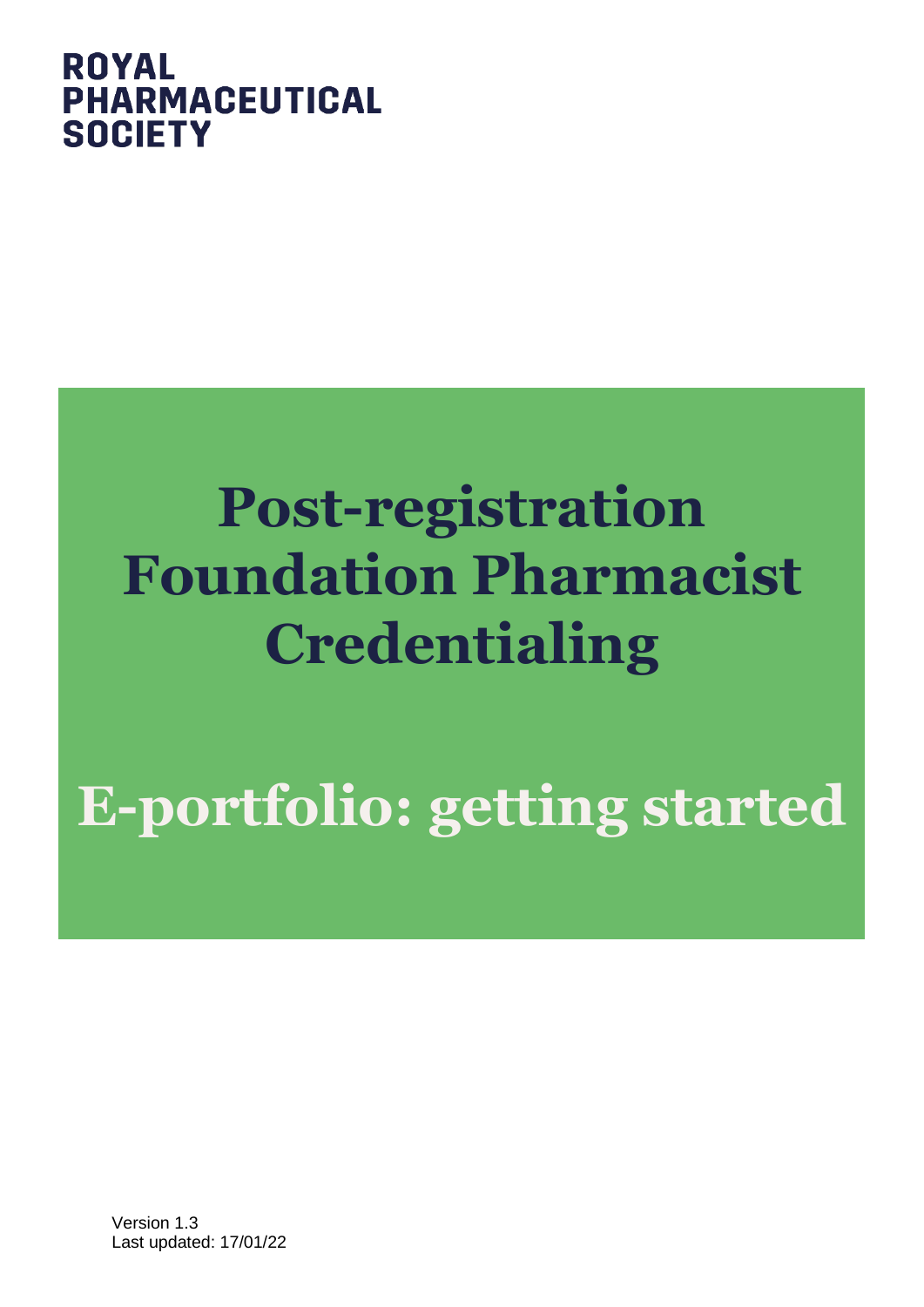## **Contents**

| 1              |       |                                                                                     |  |
|----------------|-------|-------------------------------------------------------------------------------------|--|
|                | 1.1   |                                                                                     |  |
|                | 1.1.1 |                                                                                     |  |
|                | 1.1.2 |                                                                                     |  |
|                | 1.2   |                                                                                     |  |
|                | 1.3   |                                                                                     |  |
|                | 1.4   | Invite your portfolio collaborator (educational supervisor / designated prescribing |  |
| 2 <sup>1</sup> |       |                                                                                     |  |
|                | 2.1.1 | Online process with your portfolio collaborator (educational supervisor or          |  |
|                | 2.1.2 |                                                                                     |  |
| 3              |       |                                                                                     |  |
|                | 3.1.1 |                                                                                     |  |
|                | 3.1.2 |                                                                                     |  |
| $\overline{4}$ |       |                                                                                     |  |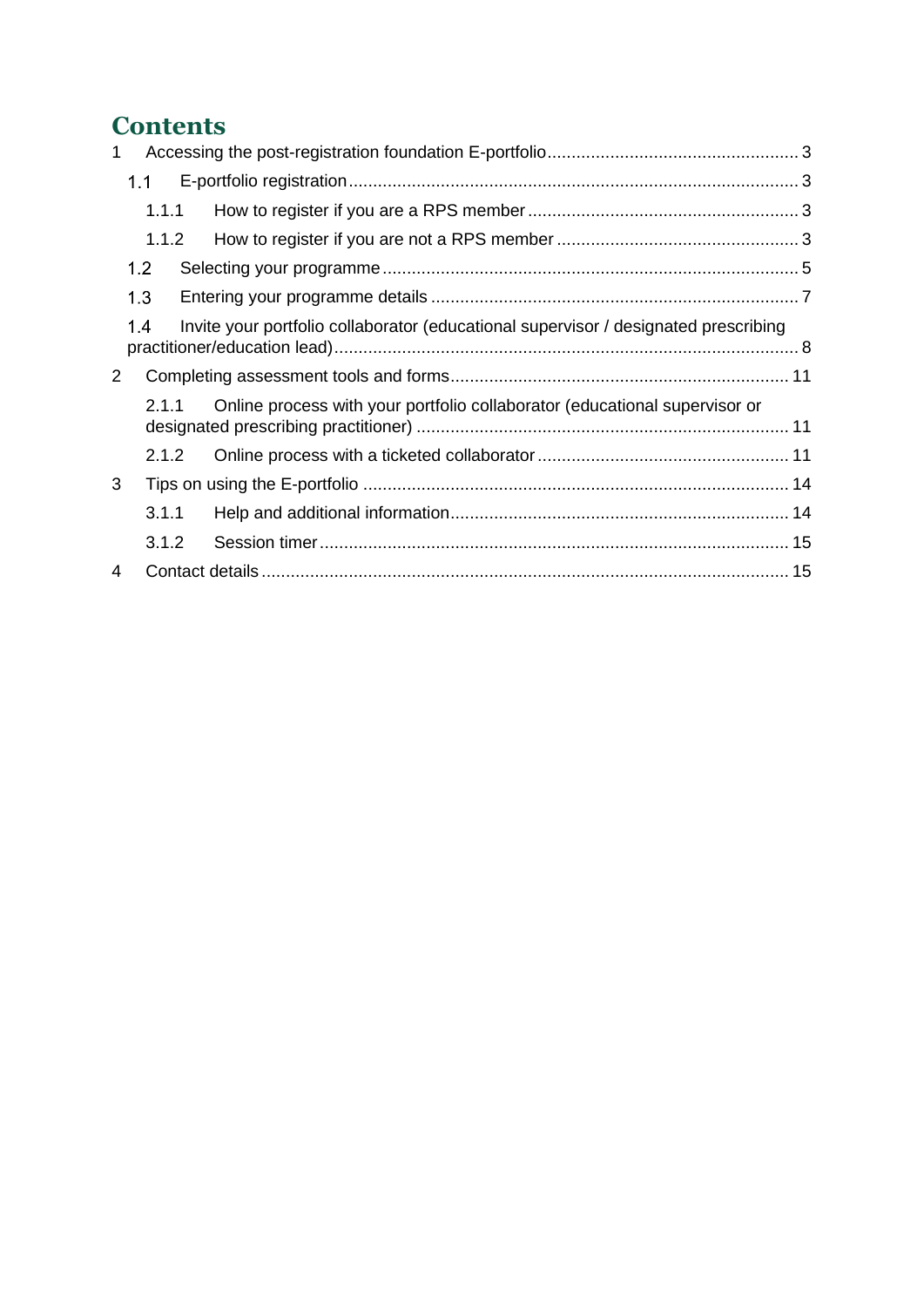## <span id="page-2-0"></span>**1 Accessing the post-registration foundation Eportfolio**

#### <span id="page-2-1"></span>**E-portfolio registration**  $1.1$

To start recording evidence to demonstrate your learning, you will first need to **register** with the E-portfolio. To access the E-portfolio click [portfolio.rpharms.com](https://portfolio.rpharms.com/) or enter the link directly into your URL. You will then be redirected to the RPS website login page. The process of accessing the E-portfolio is slightly different for RPS members and non-members.

#### <span id="page-2-2"></span>**1.1.1 How to register if you are a RPS member**

If you are a RPS member enter your RPS membership login details and you'll be redirected to the E-portfolio homepage.

| membership. | Log in to make the most of your RPS |  |
|-------------|-------------------------------------|--|
|             | Email / Membership No.<br>Password  |  |
|             | Login<br>Forgotten your password?   |  |

Go to **Section 1.2** for details on how to access the post-registration foundation E-portfolio.

#### <span id="page-2-3"></span>**1.1.2 How to register if you are not a RPS member**

If you are not a RPS member, scroll down the login page until you see this section and click the 'register' button on the bottom right-hand side of the page.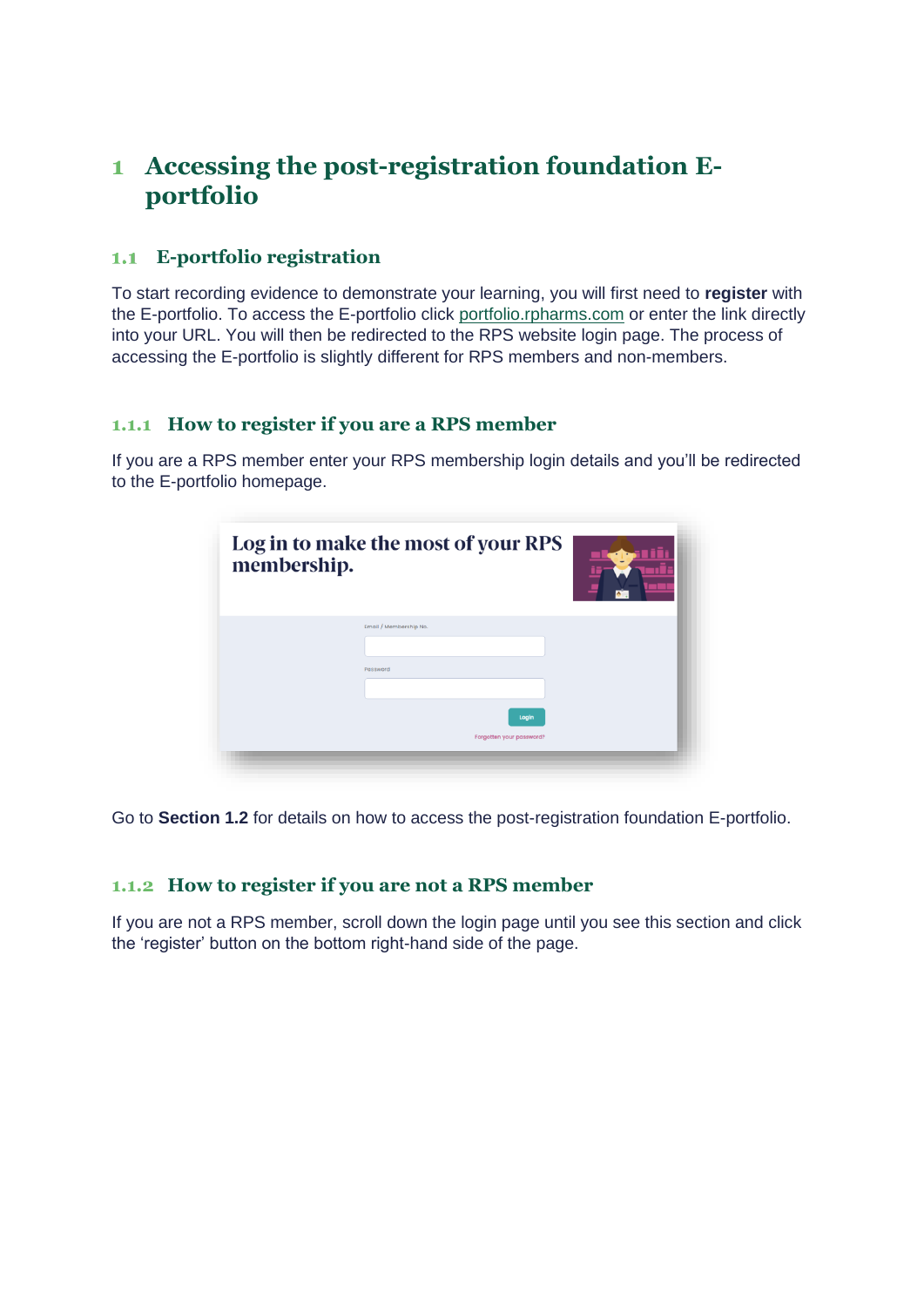|                      | Become a registered user*                                                                                            |
|----------------------|----------------------------------------------------------------------------------------------------------------------|
| benefits, including: | Even if you're not a member of the Society, you can still register on our<br>website and:                            |
|                      | • Record your CPD in MyCPD Portfolio<br>· Save your favourite pages and access them from anywhere                    |
| website.             | · Access your consultant pharmacist portfolio<br>· Give feedback on our content.                                     |
| mbership             | Are you a Provisionally Registered pharmacist in England?                                                            |
|                      | Register to access our new E-portfolio as part of the HEE Interim Foundation<br>Pharmacist Programme (IFPP).         |
|                      | Register                                                                                                             |
|                      | *If you think you have had an account before then try resetting your password rather than<br>creating a new account. |

You will then need to complete a short registration form. Please be aware that the Postregistration Foundation pathway is only available to registered pharmacists, and you must therefore provide your GPhC registration number when creating your registered user account. If you need to amend this at a later time, you can update these details in the "My Account" section of the website.

|                                                                                   | Q search    | <b>Q</b> Login Join us | & Contact us                                                                                                                   |  |
|-----------------------------------------------------------------------------------|-------------|------------------------|--------------------------------------------------------------------------------------------------------------------------------|--|
|                                                                                   | Recognition | <b>Publications</b>    | Development                                                                                                                    |  |
|                                                                                   |             |                        |                                                                                                                                |  |
|                                                                                   |             |                        |                                                                                                                                |  |
|                                                                                   |             |                        |                                                                                                                                |  |
|                                                                                   |             |                        | Become a registered user on www.rpharms.com                                                                                    |  |
| you can become a registered user.                                                 |             |                        | If you are not eligible to become a member of the Royal Pharmaceutical Society or wish to experience more of our services then |  |
| For more information about becoming a member please visit our membership section. |             |                        |                                                                                                                                |  |
|                                                                                   |             |                        |                                                                                                                                |  |
|                                                                                   |             |                        |                                                                                                                                |  |
|                                                                                   |             |                        |                                                                                                                                |  |
|                                                                                   |             |                        |                                                                                                                                |  |
| -First name-                                                                      |             |                        |                                                                                                                                |  |
|                                                                                   |             |                        |                                                                                                                                |  |
|                                                                                   |             |                        |                                                                                                                                |  |
| $-$ Last name-                                                                    |             |                        |                                                                                                                                |  |
|                                                                                   |             |                        |                                                                                                                                |  |
| First name .<br>Last name $\cdot$<br>Fmail •                                      |             |                        |                                                                                                                                |  |
| $-Fmail-$                                                                         |             |                        |                                                                                                                                |  |

When all the fields are completed, accept the terms and conditions, and then click 'Register'.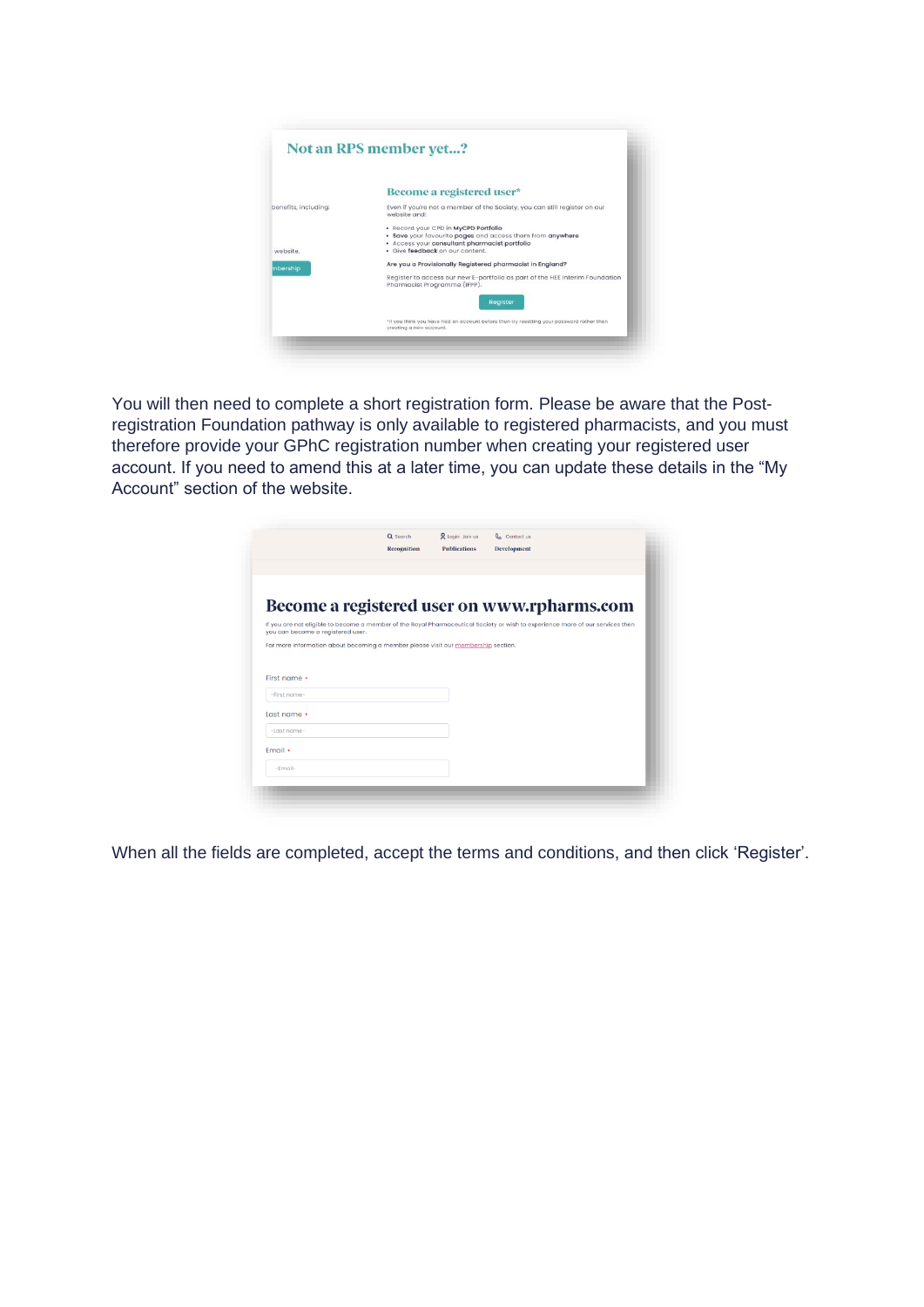|                                                                                        | <b>Registration confirmation</b>                                                                                                                                                                                                                                                   |                |
|----------------------------------------------------------------------------------------|------------------------------------------------------------------------------------------------------------------------------------------------------------------------------------------------------------------------------------------------------------------------------------|----------------|
|                                                                                        | Thank you for registering! In order to access the full features you have access to as a registered user, please log out of your account and clear the cache on your<br>browser, before logging back in. If you experience any further issues, please contact a support@rpharms.com |                |
|                                                                                        |                                                                                                                                                                                                                                                                                    |                |
|                                                                                        | We want to keep you updated on pharmacy, professional practice and RPS member benefits. You can opt in or out of these email communications at any time using<br>Please visit our privacy policy to understand how we manage your data.                                            |                |
| <b>Sign up to our Pharmacy Newsletter</b><br>the toggle switches below.<br><b>TYPE</b> | <b>DESCRIPTION</b>                                                                                                                                                                                                                                                                 | <b>RECEIVE</b> |
|                                                                                        | Select all emails below.                                                                                                                                                                                                                                                           |                |
| All<br><b>SMS</b>                                                                      | SMS communication about RPS products and services, important membership updates, renewals deadlines<br>and other relevant information.                                                                                                                                             | m              |

Once registered, login to the E-portfolio [here.](https://portfolio.rpharms.com/)

### <span id="page-4-0"></span>**1.2** Selecting your programme

When you first access the E-portfolio you will need to agree to the Portfolio User Terms and Conditions. Tick the box and select 'Continue' to accept.

| <b>Terms and Conditions</b><br>Please read the terms and conditions carefully. |
|--------------------------------------------------------------------------------|
| Portfolio User Terms                                                           |
| <b>Portfolio User Terms &amp; Conditions [click to toggle view]</b>            |
| Agreement to these Terms & Conditions are required *<br>Continue               |

Select your programme from the navigation menu or by clicking **"programmes".**

You will see an option for **Post-registration foundation pharmacist**; select this and click on the "**Start Programme**" button.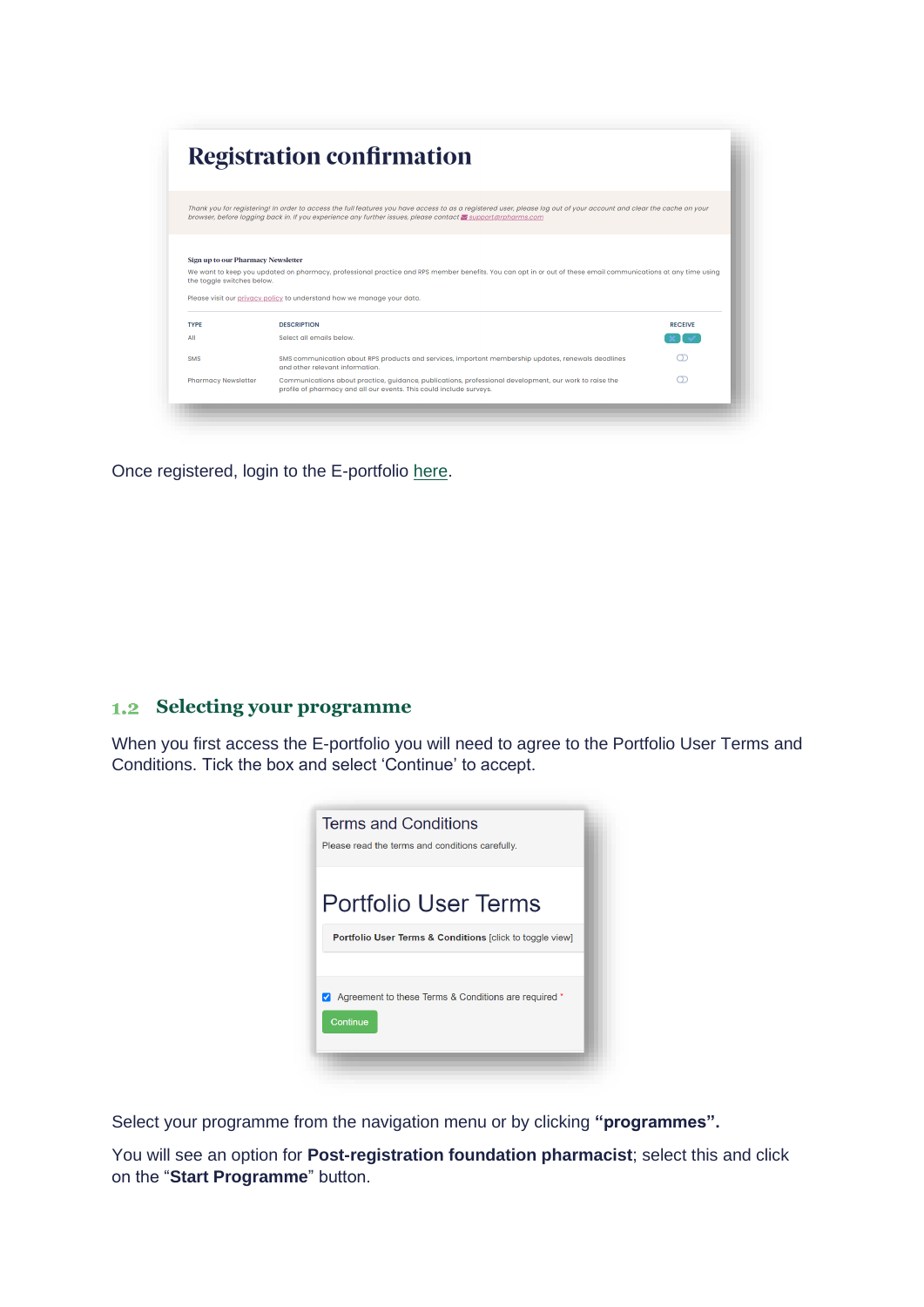Post-registration Foundation



A programme for pharmacists who are looking to become credentialed as a post-registration pharmacist which is the first stage in<br>our credentialing pathway. Record and compile all the evidence of your learning and assessmen

**TIP**: When you next login to the E-portfolio, you will be able to access your selected programme by clicking **"Open Active Programme".**



After opening your programme, you will see your **Dashboard** which provides an overview of your progress.

| <b>Supervised Learning Events</b>                   |                                                                             |                        | <b>Other Records</b>          |                   |
|-----------------------------------------------------|-----------------------------------------------------------------------------|------------------------|-------------------------------|-------------------|
| Acute Care Assessment Tool (ACAT)                   | $\begin{bmatrix} 2 \\ 1 \end{bmatrix}$                                      | <b>File Upload</b>     |                               | $\vert 4 \vert$   |
| Clinical Evaluation Exercise (mini-CEX)             | $\begin{array}{ c c c }\hline \textbf{2} & \textbf{0} & \hline \end{array}$ |                        | Learning Needs Analysis (LNA) | $\mathbf{z}$      |
| Case Based Discussion (CbD)                         | $\begin{array}{ c c c }\n\hline\n\textbf{1} & \textbf{0}\n\end{array}$      |                        | <b>Meeting Record</b>         | $\vert$ 2 $\vert$ |
| Case Presentation (CP)                              | $\begin{array}{ c c c c c }\n\hline\n\textbf{1} & \textbf{0}\n\end{array}$  | <b>Learner Actions</b> |                               | $21\,$            |
| Direct Observation of Non-Clinical Skills (DONCS)   |                                                                             |                        | <b>Quick Notes</b>            | <b>Start New</b>  |
| Direct Observation of Practical Skills (DOPS)       | $\begin{bmatrix} 5 \end{bmatrix}$ 0                                         | Open                   | Closed                        |                   |
| Journal Club Presentation (JCP)                     | $\begin{array}{ c c } \hline 0 & 0 \\ \hline \end{array}$                   |                        |                               |                   |
| Leadership Assessment Skills (LEADER)               | $\begin{array}{ c c } \hline 0 & 0 \\ \hline \end{array}$                   |                        |                               |                   |
| Reflective Account (RA)                             | 111                                                                         |                        |                               |                   |
| Teaching Observation (TO)                           | $\begin{array}{ c c } \hline 0 & 0 \\ \hline \end{array}$                   |                        |                               |                   |
| Quality Improvement Project Assessment Tool (QIPAT) | $\begin{array}{ c c } \hline 0 & 0 \\ \hline \end{array}$                   |                        |                               |                   |

The **supervised learning event** section of your dashboard displays the following information: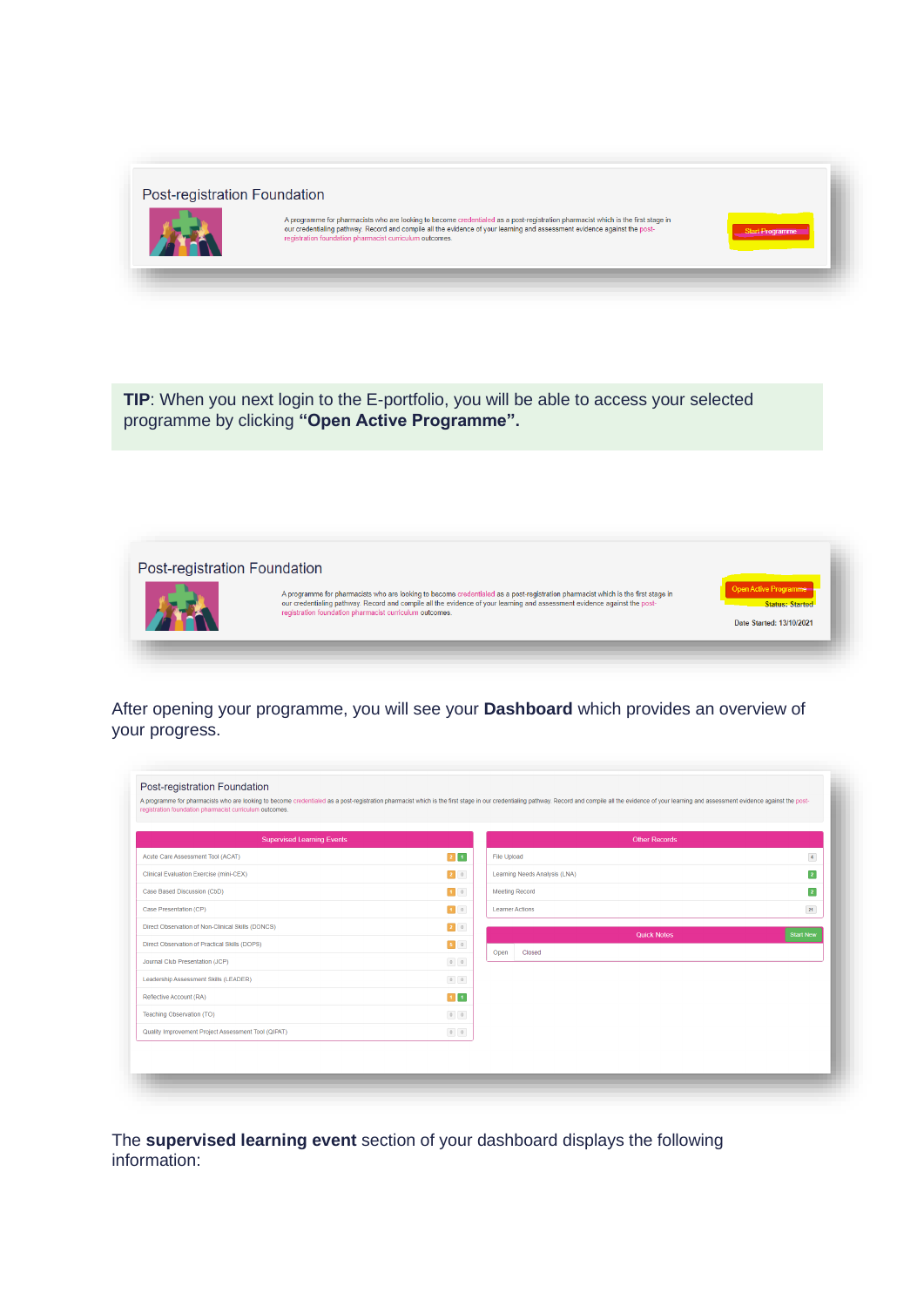- Count of each supervised learning event type that has been started (orange)
- Count of each supervised learning event type that has been completed (green)

You can access any forms directly from the dashboard by clicking on the relevant evidence type. For the example above, if you click anywhere on the row which contains 'Reflective Account (RA)' you can access your Reflective Accounts.

#### <span id="page-6-0"></span>**Entering your programme details**

You must enter the details of your training programme so that your training provider is able to support you. Select "**My Programme Details**" from the navigation menu.



Make sure you select the country you are working in first as this will open the relevant dropdown menus for the remaining fields.

| Country                           |              |
|-----------------------------------|--------------|
|                                   |              |
| England<br>Scotland               |              |
| <b>Sector of Practice</b>         | $\checkmark$ |
| <b>Training Programme</b>         |              |
| <b>Type of Programme</b>          | $\checkmark$ |
|                                   |              |
| <b>Current Employer (or None)</b> |              |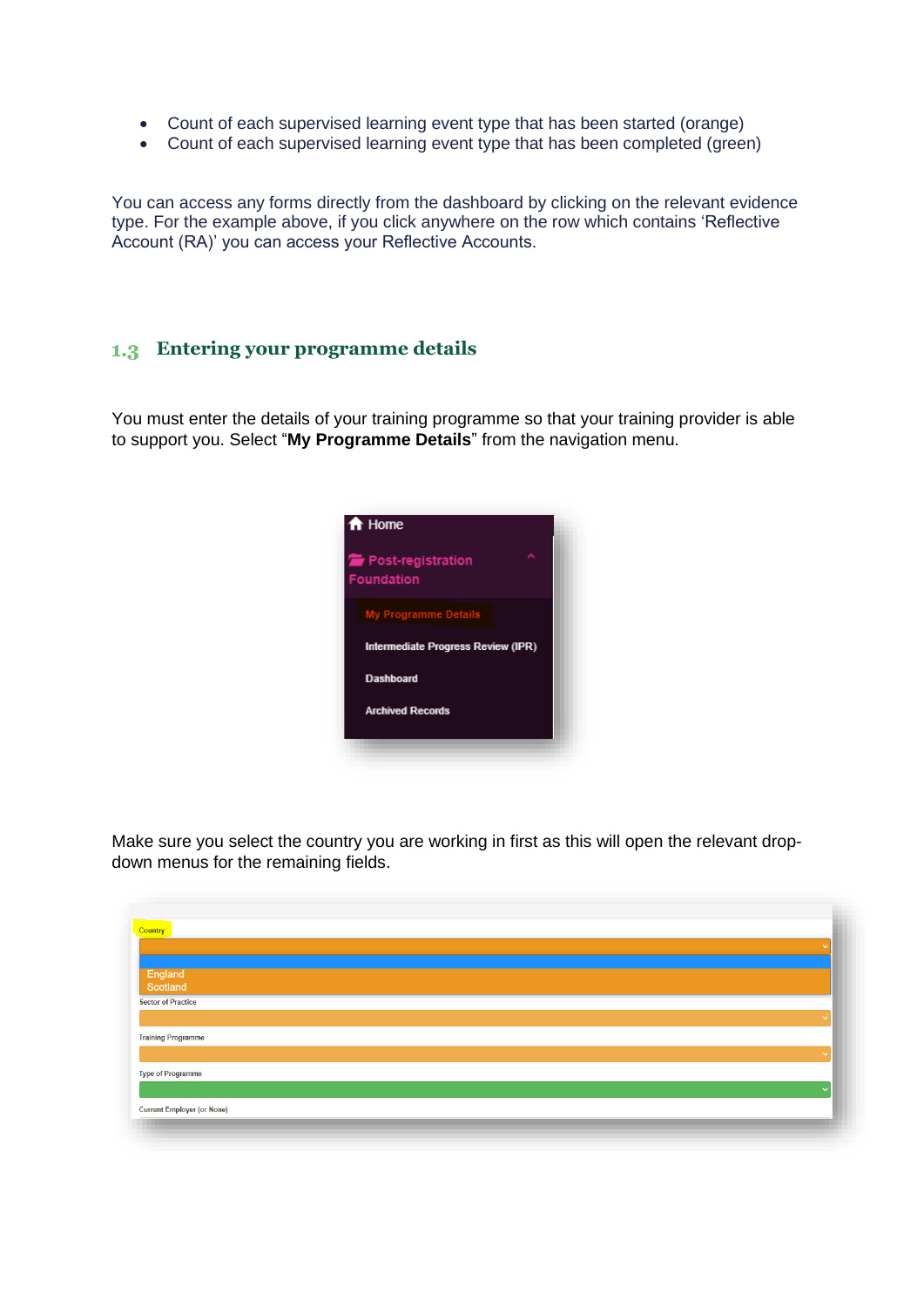"Type of programme" refers to how prescribing is incorporated into your training and assessed. If you are doing a standalone independent prescribing course delivered and assessed by the university, this is called 'Modular'. If the independent prescribing training is integrated throughout your training programme and will be assessed jointly by the RPS and your university, this is called 'Integrated'. This field will be auto populated based on the information your training provider has given the RPS.

You do not need to complete the "Higher Education Institution" field unless this is relevant to your programme (it can be updated later). It refers to the Higher Education Institution providing your independent prescribing course (if relevant). All of the other fields must be competed.

When you have completed all of the fields, click "**Save changes**"

| Higher Education Institution (when known / if relevant to programme) |  |  |
|----------------------------------------------------------------------|--|--|
| Save changes <sup>1</sup>                                            |  |  |
|                                                                      |  |  |

You will receive confirmation that the recorded has been updated.

| Post-registration Foundation |                                                                                                                                                                                                                                                                                                                     |
|------------------------------|---------------------------------------------------------------------------------------------------------------------------------------------------------------------------------------------------------------------------------------------------------------------------------------------------------------------|
|                              | A programme for pharmacists who are looking to become credentialed as a post-registration pharmacist which is the first stage in our credentialing pathway. Record and compile all the evidence of your learning and assessmen<br>evidence against the post-registration foundation pharmacist curriculum outcomes. |
|                              | If you have already started using the E-portfolio or are in the process of setting up your E-portfolio for the first time, please complete the 'My Programme Details' section (accessed via the navigation menu) which<br>allows you to enter details of the training programme/pathway you are on.                 |
|                              |                                                                                                                                                                                                                                                                                                                     |
| Your Save Was Successful     |                                                                                                                                                                                                                                                                                                                     |
|                              |                                                                                                                                                                                                                                                                                                                     |
|                              |                                                                                                                                                                                                                                                                                                                     |

You can update your programme details at any point by returning to the "My Programme Details" page, editing your information and saving the changes.

#### <span id="page-7-0"></span>**Invite your portfolio collaborator (educational supervisor / designated prescribing practitioner/education lead)**

Portfolio collaborators include educational supervisors, designated prescribing practitioners and education leads. If you are in a structured training programme you are likely to have an educational supervisor. Depending on the training programme, you may also require a designated prescribing practitioner to access to your E-portfolio. You can also invite education support colleagues from for example, your employer or training provider to have read-only access of your E-portfolio; this role is called 'Education Lead'.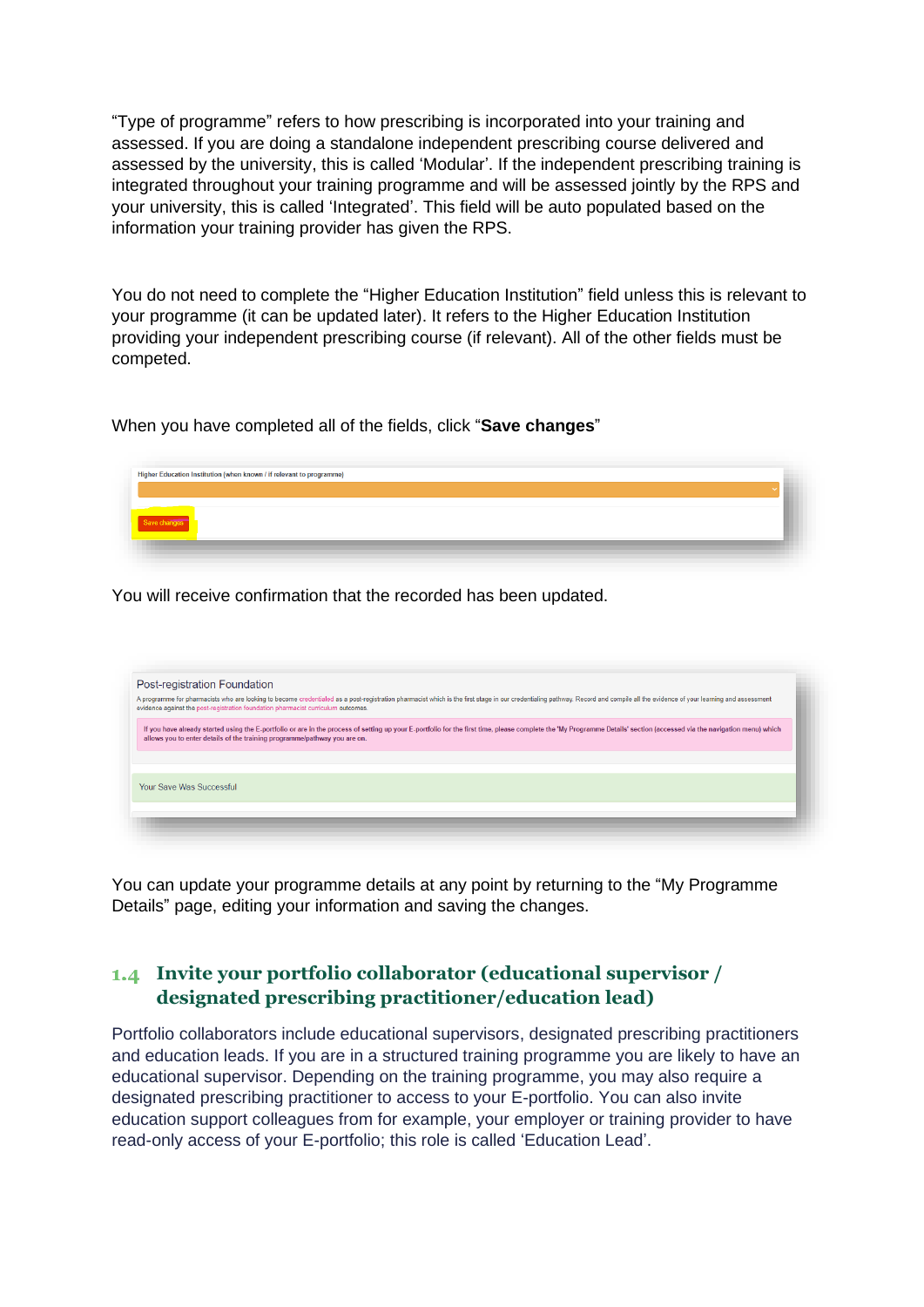As a learner you have control over who gets to view the content of your E-portfolio. You can add / remove portfolio collaborators at any point, but please note that once invited and accepted, a portfolio collaborator will be able to view all of the content in your E-portfolio.

To invite a portfolio collaborator to view and edit your portfolio, select the "**Portfolio Collaborators**" item in the left-hand navigation menu.

The portfolio collaborators summary page will open – scroll down until you get to the **"Your Portfolio Collaborators"** section.

| <b>ROYAL</b><br><b>PHARMACEUTICAL</b><br><b>SOCIETY</b> | E-portfolio                                                                                                                                                                                                                                                                                                         |
|---------------------------------------------------------|---------------------------------------------------------------------------------------------------------------------------------------------------------------------------------------------------------------------------------------------------------------------------------------------------------------------|
| <del>n</del> Home                                       | © Session expires in 34:54<br>$\equiv$ Toggle menu                                                                                                                                                                                                                                                                  |
| Post-registration<br><b>Foundation</b>                  | Looped in as Caroline Souter (Learner)                                                                                                                                                                                                                                                                              |
| Dashboard                                               | Post-registration Foundation                                                                                                                                                                                                                                                                                        |
| <b>Clinical Assessment Skills</b>                       | A programme for pharmacists who are looking to become credentialed as a post-registration pharmacist which is the first stage in our credentialing pathway. Record and compile all the evidence of your learning and assessmen<br>evidence against the post-registration foundation pharmacist curriculum outcomes. |
| <b>File Upload</b>                                      |                                                                                                                                                                                                                                                                                                                     |
| <b>Framework Summary</b>                                | <b>Ticketing</b>                                                                                                                                                                                                                                                                                                    |
| <b>Learning Needs Analysis (LNA)</b>                    | Below is a list of all your existing tickets.                                                                                                                                                                                                                                                                       |
| <b>Meeting Record</b>                                   | You have no existing tickets.                                                                                                                                                                                                                                                                                       |
| <b>MSF</b>                                              |                                                                                                                                                                                                                                                                                                                     |
| <b>MSF reflection (MSFR)</b>                            | Your Portfolio Collaborators                                                                                                                                                                                                                                                                                        |
| <b>Learner Actions</b>                                  | You can give permissions your colleagues to access your portfolio by sending them an email invitation. Once they have access, they will be able to view all records created in your portfolio and edit relevant sections.                                                                                           |
| Quick Note                                              |                                                                                                                                                                                                                                                                                                                     |
| <b>Supervised Learning Events</b>                       | You have no active portfolio collaborators.                                                                                                                                                                                                                                                                         |
| <b>Portfolio Collaborators</b>                          | <b>Invite Portfolio Collaborator</b>                                                                                                                                                                                                                                                                                |

Select the **"Invite Portfolio Collaborator"** button to start the invitation process.

| Invite a Portfolio Collaborator             |                                 |
|---------------------------------------------|---------------------------------|
| <b>Portfolio Collaborator Role</b>          |                                 |
| Portfolio Collaborator Role                 | $\checkmark$                    |
| <b>Portfolio Collaborator Email Address</b> |                                 |
| Portfolio Collaborator Email Address        |                                 |
|                                             |                                 |
|                                             | Close<br><b>Send invitation</b> |

This will open a pop-up window for you to insert the details of your collaborator. You will need to choose their role type from the dropdown menu (e.g. educational supervisor) and the email address that you will send the invitation to.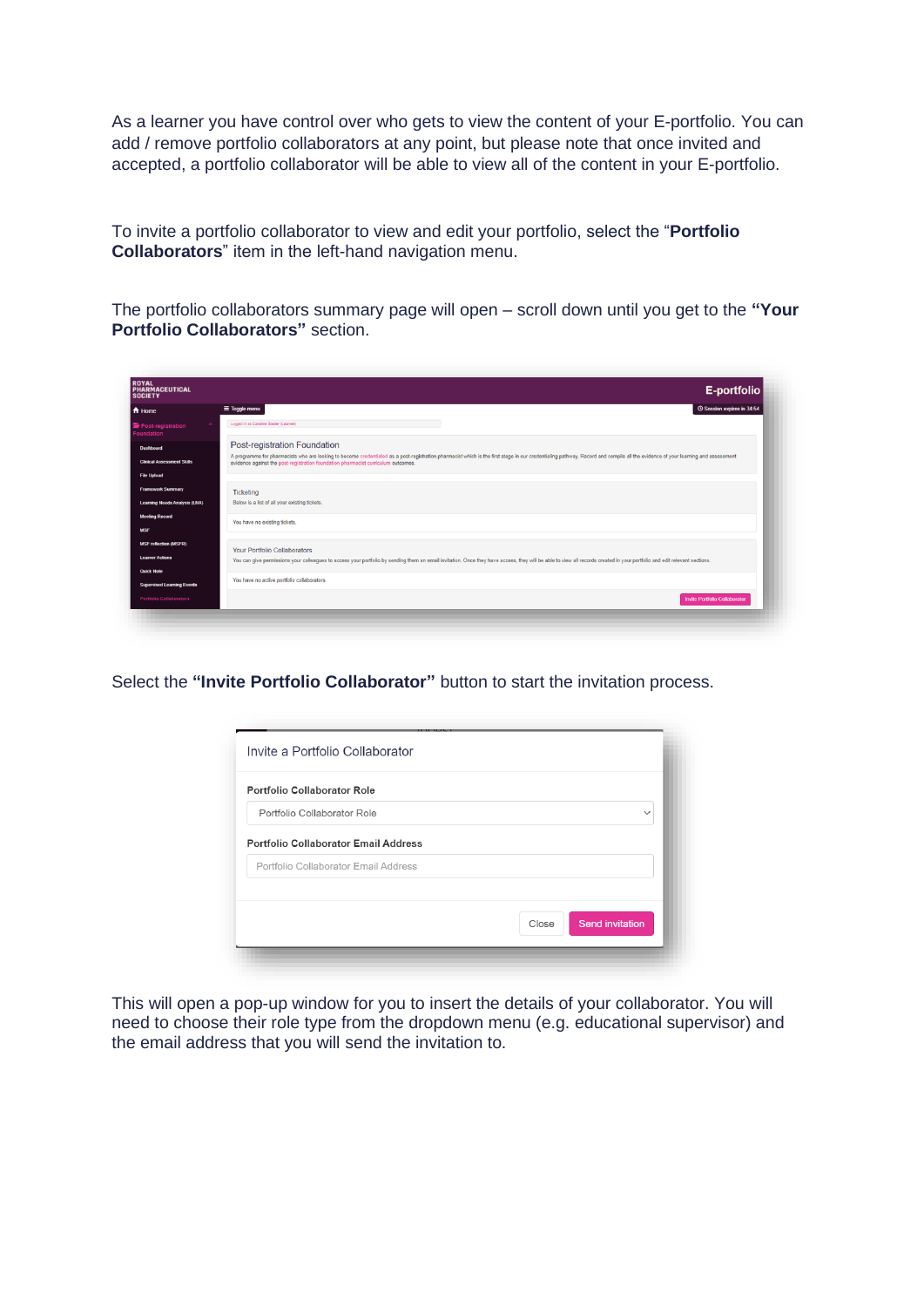| Portfolio Collaborator Role                |                                 |
|--------------------------------------------|---------------------------------|
| Portfolio Collaborator Role                |                                 |
| <b>Portfolio Collaborator Role</b>         |                                 |
| <b>Designated Prescribing Practitioner</b> |                                 |
| <b>Educational Supervisor</b>              |                                 |
|                                            |                                 |
| <b>Education Lead</b>                      |                                 |
|                                            | <b>Send invitation</b><br>Close |

This will send an email notification to them and once they accept, their details will be displayed on the portfolio collaborators page. At any point you can also delete a collaborator by selecting the cross (x) icon; or you can re-send the invitation if your collaborator cannot find it.

**NOTE:** Educational supervisors and designated prescribing practitioners will have full (read/write) access to your E-portfolio. Education Leads will have read-only access and could be, for example, education support staff from your employer and / or training provider.

**TIP:** If your portfolio collaborator has not received an email and you have used the right email address, ask them to check their junk folder in case the email has been recognised as junk.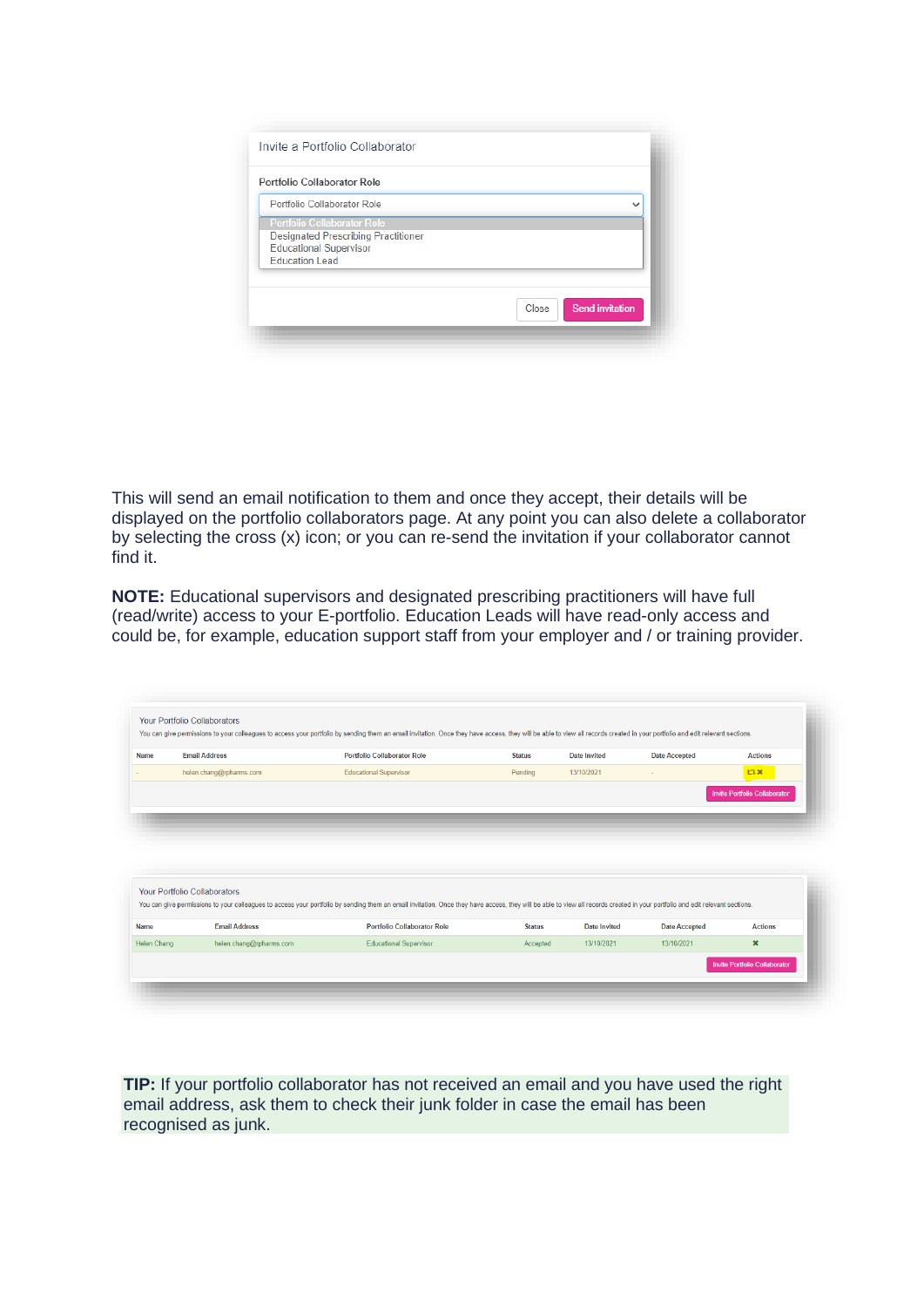## <span id="page-10-0"></span>**2 Completing assessment tools and forms**

There are two main ways of completing an online assessment tool or form:

- Online with your portfolio collaborator (educational supervisor or designated prescribing practitioner)
- Online with a ticketed collaborator

#### <span id="page-10-1"></span>**2.1.1 Online process with your portfolio collaborator (educational supervisor or designated prescribing practitioner)**

This process enables your educational supervisor or designated prescribing practitioner to complete the forms directly within your E-portfolio as they will have a registered E-portfolio account linked to yours. The process is outlined below:



#### <span id="page-10-2"></span>**2.1.2 Online process with a ticketed collaborator**

This process is for you to seek feedback from a collaborator, such as a practice supervisor, who does not have their own account within the E-portfolio. The process is known as a ticket, e-ticket, or e-ticketing.

**NOTE:** This process only provides collaborators 'one-time' access to complete a single assessment tool or form. If you would like a collaborator to provide feedback on more than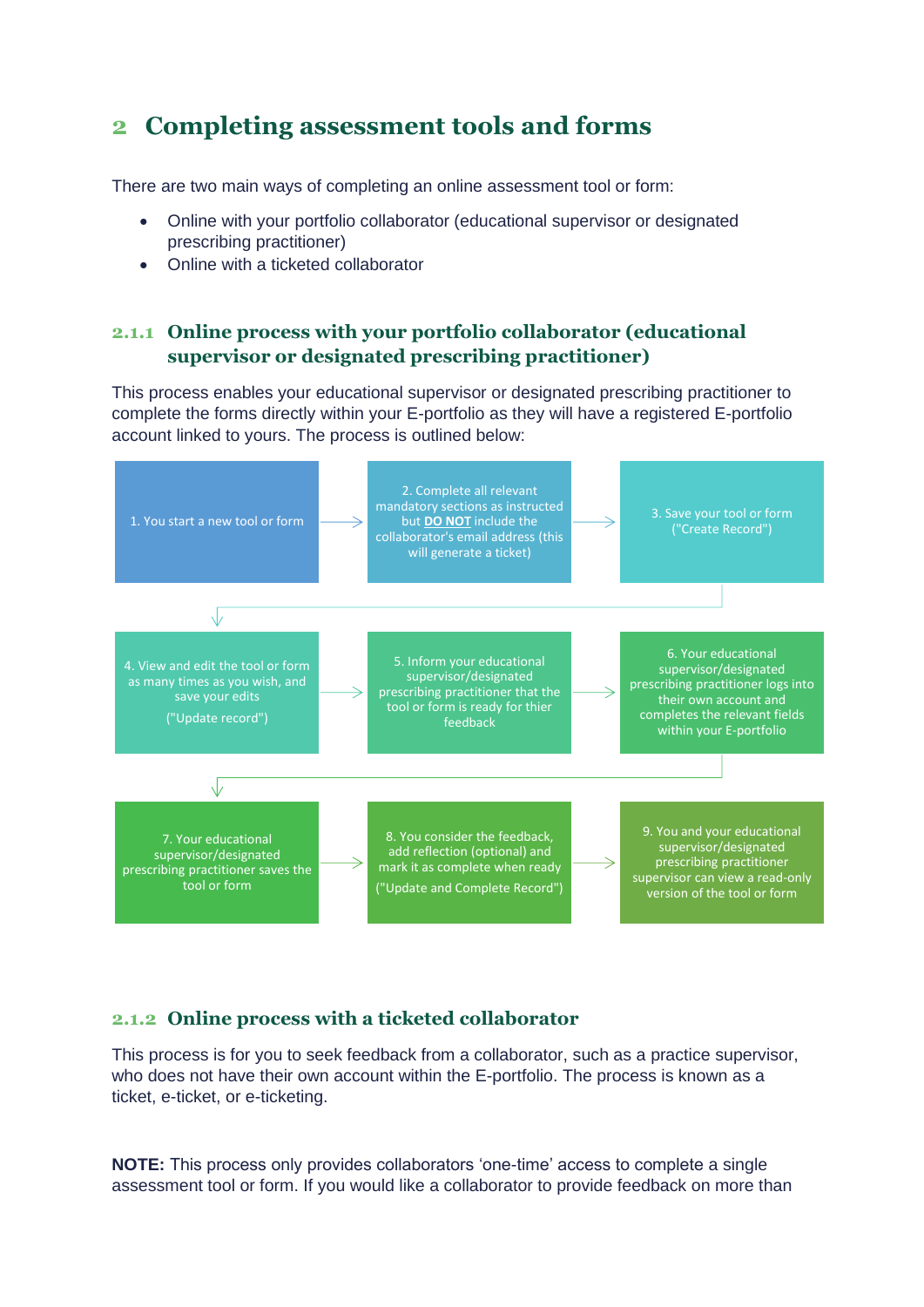one assessment tool or form, then you will need to send them a ticket for each one. The process is outlined below:



When you add the ticketed collaborator's email address, it triggers the option to send the form via an email link to them.

| <b>Collaborator Position*</b> | Pharmacist                                   |  |
|-------------------------------|----------------------------------------------|--|
|                               | Update Record and Send Email to Collaborator |  |
|                               | <b>Update Record</b>                         |  |
|                               |                                              |  |
|                               |                                              |  |

The ticketed collaborator will receive an automated email from the E-portfolio; an example is shown below.

Please advise your ticketed collaborator to also check their junk folder as the automated emails can occasionally be filtered out as spam.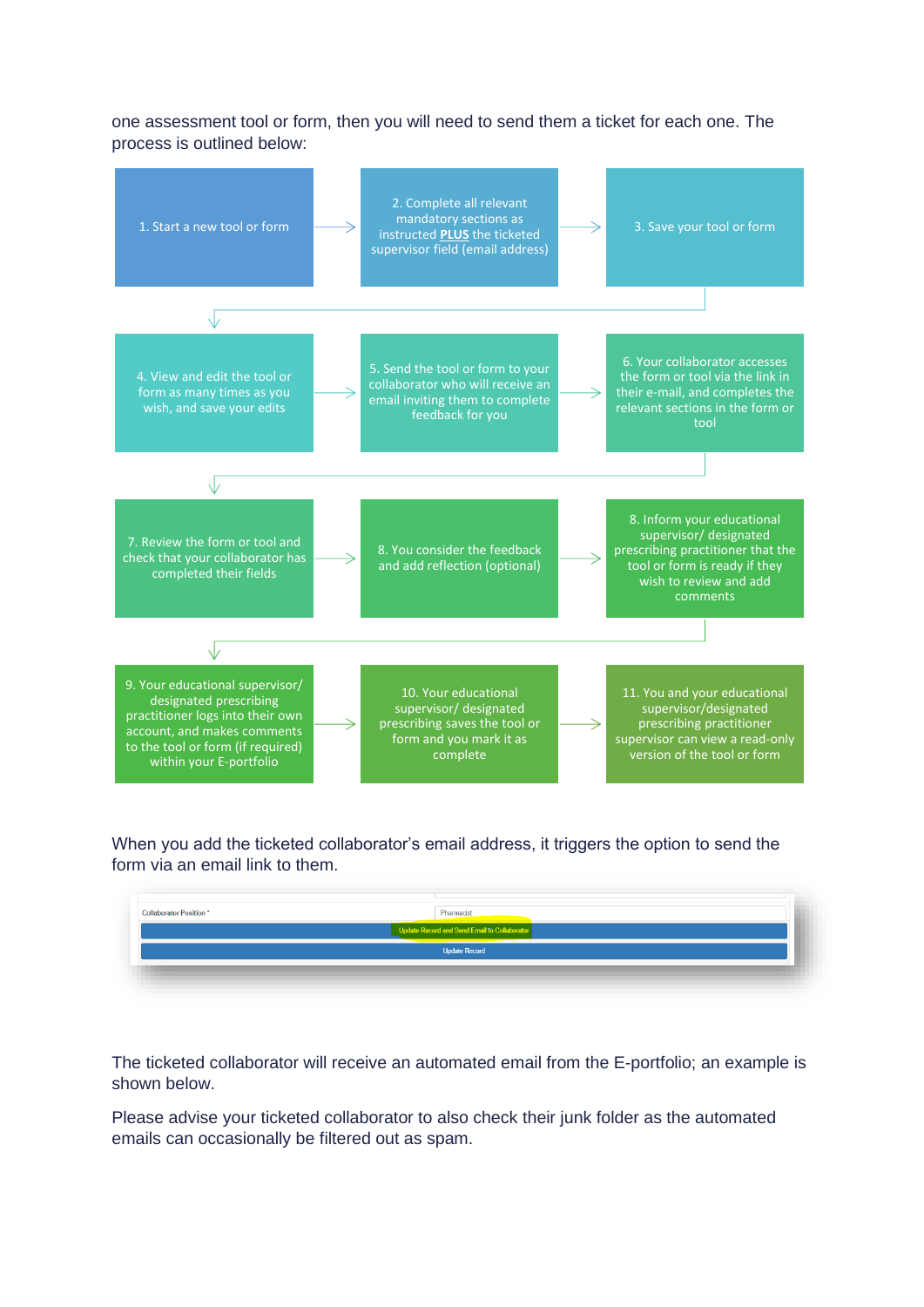| noreply=messages.axiadigital.co.uk@mg.axia.support on behalf of On Behalf Of noreply@messages.axiadigital.co.u | $\leftarrow$ Reply | K Reply All | $\rightarrow$ Forward<br>$\cdots$ |
|----------------------------------------------------------------------------------------------------------------|--------------------|-------------|-----------------------------------|
| $\frac{1}{2}$<br>To OR                                                                                         |                    |             | Thu 23/09/2021 11:43              |
|                                                                                                                |                    |             |                                   |
|                                                                                                                |                    |             |                                   |
|                                                                                                                |                    |             |                                   |
| Hello R.                                                                                                       |                    |             |                                   |
| I'd like to invite you to complete my Acute Care Assessment Tool (ACAT).                                       |                    |             |                                   |
|                                                                                                                |                    |             |                                   |
| Please complete this form via this link: Acute Care Assessment Tool (ACAT)                                     |                    |             |                                   |
| Thank you for taking the time to support my development.                                                       |                    |             |                                   |
| Kind regards,                                                                                                  |                    |             |                                   |
| Sent by E-portfolio on behalf of C                                                                             |                    |             |                                   |

Your ticketed collaborator will have 28 days to provide feedback with the e-ticketing process.

**NOTE**: The E-portfolio does not display details of when the invitation was sent, therefore you will need to log in on a regular basis and check whether your ticketed collaborator has provided their feedback.

You can re-send them reminders if the email has not been received or has been deleted in error. If you have entered the incorrect email address, you can cancel the invitation, enter in the correct email, and send a new ticket invitation.

| Collaborator              |                                                                                             |
|---------------------------|---------------------------------------------------------------------------------------------|
| <b>Collaborator Name</b>  | <b>Rachael Parsons</b>                                                                      |
| <b>Collaborator Email</b> | rachael.parsons@rpharms.com (Invited)<br><mark>Resend Invitation / Cancel Invitation</mark> |
|                           |                                                                                             |

If your ticketed collaborator is not able to provide feedback, you will have the option of sending the invitation to another ticketed collaborator. Simply cancel the invitation and enter in the details for the alternative ticketed collaborator.

**NOTE:** If you cancel the invitation, the email to your original ticketed collaborator will no longer work and if they try to access the form or tool, they will receive a message informing them that they do not have access.

When you have sent a ticket it will appear in your list of created tickets at the top of the supervised learning event page.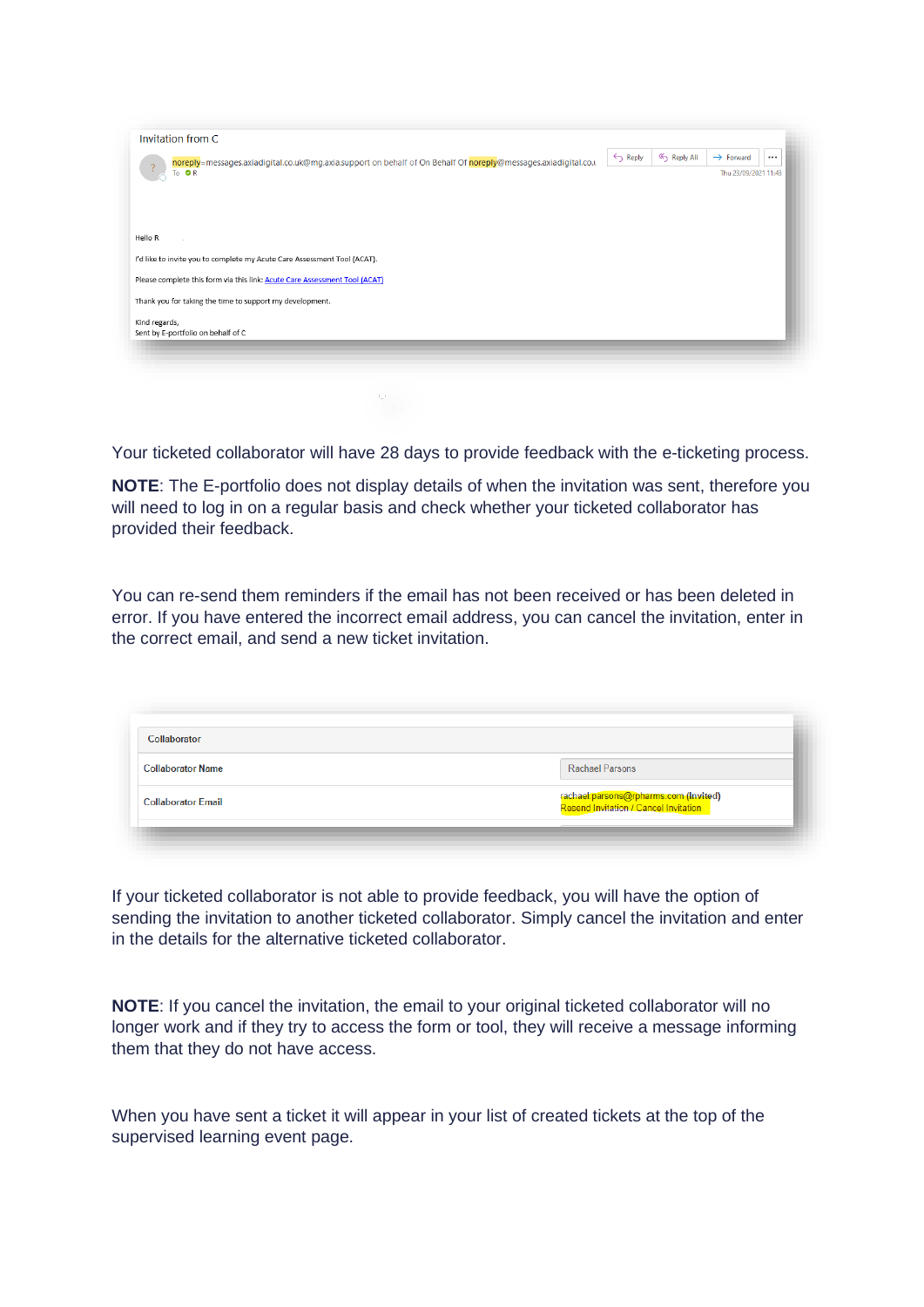| <b>Date Invited</b> | <b>Recipient</b>            | Form                              | <b>Status</b> |
|---------------------|-----------------------------|-----------------------------------|---------------|
| 13/10/2021          | rachael.parsons@rpharms.com | Acute Care Assessment Tool (ACAT) | Sent          |

When the ticketed collaborator has completed the form, the status will change to submitted.

## <span id="page-13-0"></span>**3 Tips on using the E-portfolio**

This section contains general information on the technical functionality of the E-portfolio.

#### <span id="page-13-1"></span>**3.1.1 Help and additional information**

We have included additional help information throughout the E-portfolio to explain what you need to do.

You will have an option to "click to toggle" or a question mark symbol  $\bigcirc$ 

Select these to get more details on the section you are viewing, and you will see a hint or additional information about what you should include and take into consideration: An example of the **"click to toggle"** option is shown below.

|                               | Case Based Discussion (CbD)                                                                                                                                                                                                                                                                                                                   |
|-------------------------------|-----------------------------------------------------------------------------------------------------------------------------------------------------------------------------------------------------------------------------------------------------------------------------------------------------------------------------------------------|
| [click to toggle]<br>Purpose: |                                                                                                                                                                                                                                                                                                                                               |
|                               | Retrospectively evaluates the individual's input into patient care. A structured discussion is undertaken remotely from the patient and is used to explore clinical reasoning,<br>decision making and application of clinical knowledge in practice.                                                                                          |
|                               | Examples of when it can be used:                                                                                                                                                                                                                                                                                                              |
| reaction.                     | Managing a person who required their medicine(s) to be altered e.g. a person with asthma that was uncontrolled on their current treatment; managing a person who required<br>a new medicine to be started e.g. recommending an appropriate antibiotic for a person taking an anticoagulant; managing a person who experienced an adverse drug |